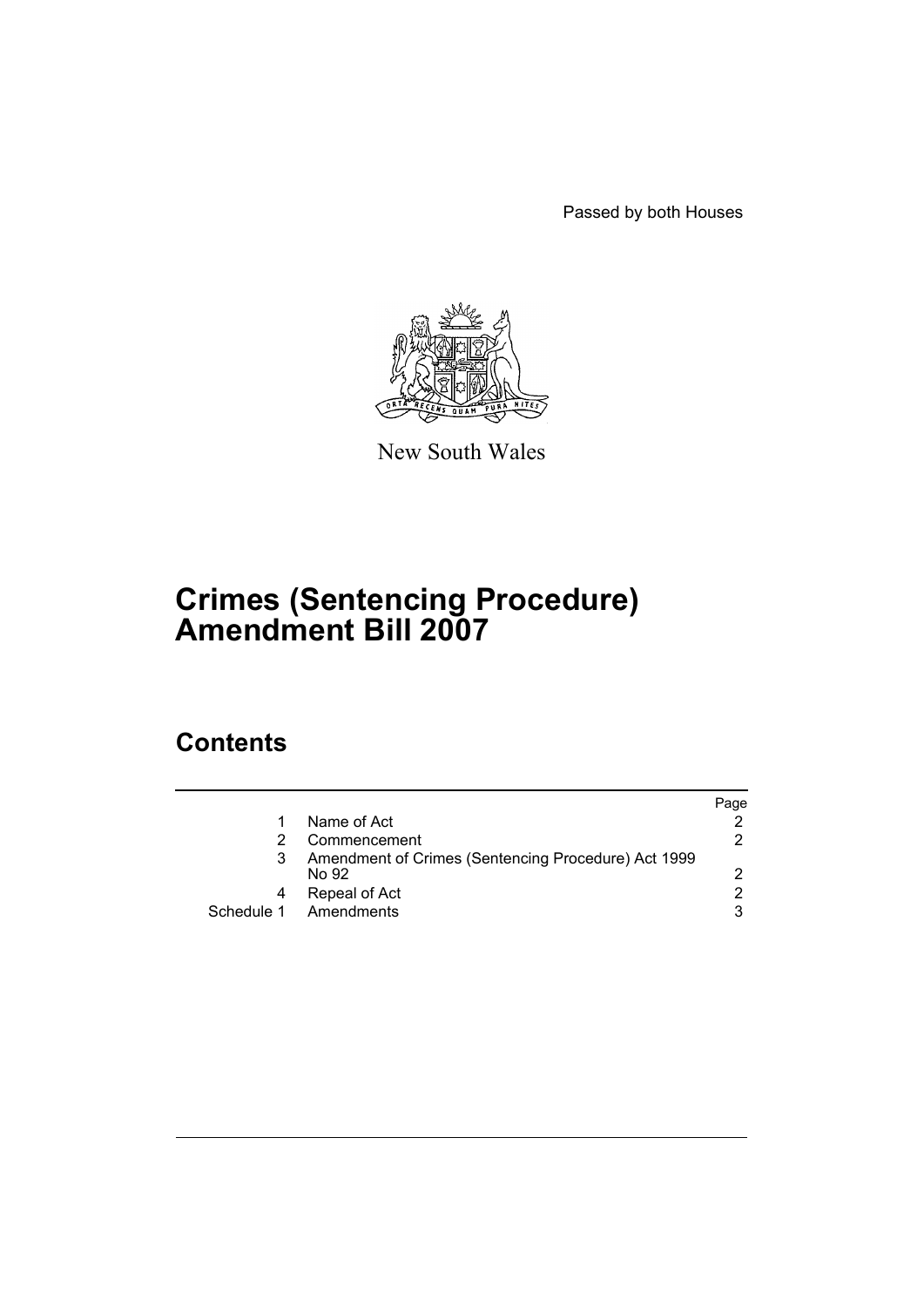*I certify that this PUBLIC BILL, which originated in the LEGISLATIVE COUNCIL, has finally passed the LEGISLATIVE COUNCIL and the LEGISLATIVE ASSEMBLY of NEW SOUTH WALES.*

*Legislative Council 2007* *Clerk of the Parliaments*



New South Wales

# **Crimes (Sentencing Procedure) Amendment Bill 2007**

Act No , 2007

An Act to amend the *Crimes (Sentencing Procedure) Act 1999* to make further provision with respect to aggravating and mitigating factors in sentencing and standard non-parole periods.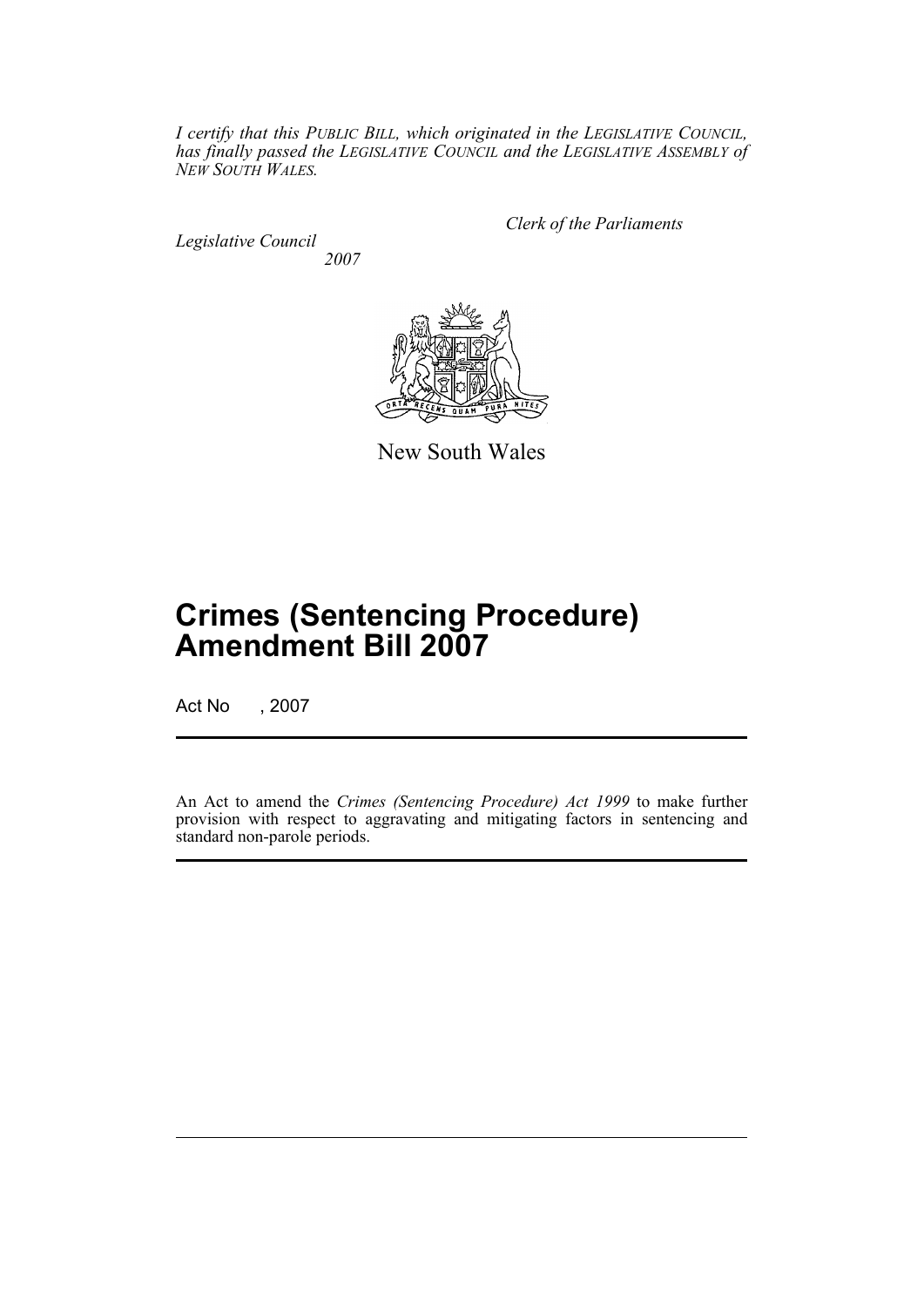# <span id="page-2-0"></span>**The Legislature of New South Wales enacts:**

# **1 Name of Act**

This Act is the *Crimes (Sentencing Procedure) Amendment Act 2007*.

#### <span id="page-2-1"></span>**2 Commencement**

This Act commences on a day or days to be appointed by proclamation.

# <span id="page-2-2"></span>**3 Amendment of Crimes (Sentencing Procedure) Act 1999 No 92**

The *Crimes (Sentencing Procedure) Act 1999* is amended as set out in Schedule 1.

# <span id="page-2-3"></span>**4 Repeal of Act**

- (1) This Act is repealed on the day following the day on which all of the provisions of this Act have commenced.
- (2) The repeal of this Act does not, because of the operation of section 30 of the *Interpretation Act 1987*, affect any amendment made by this Act.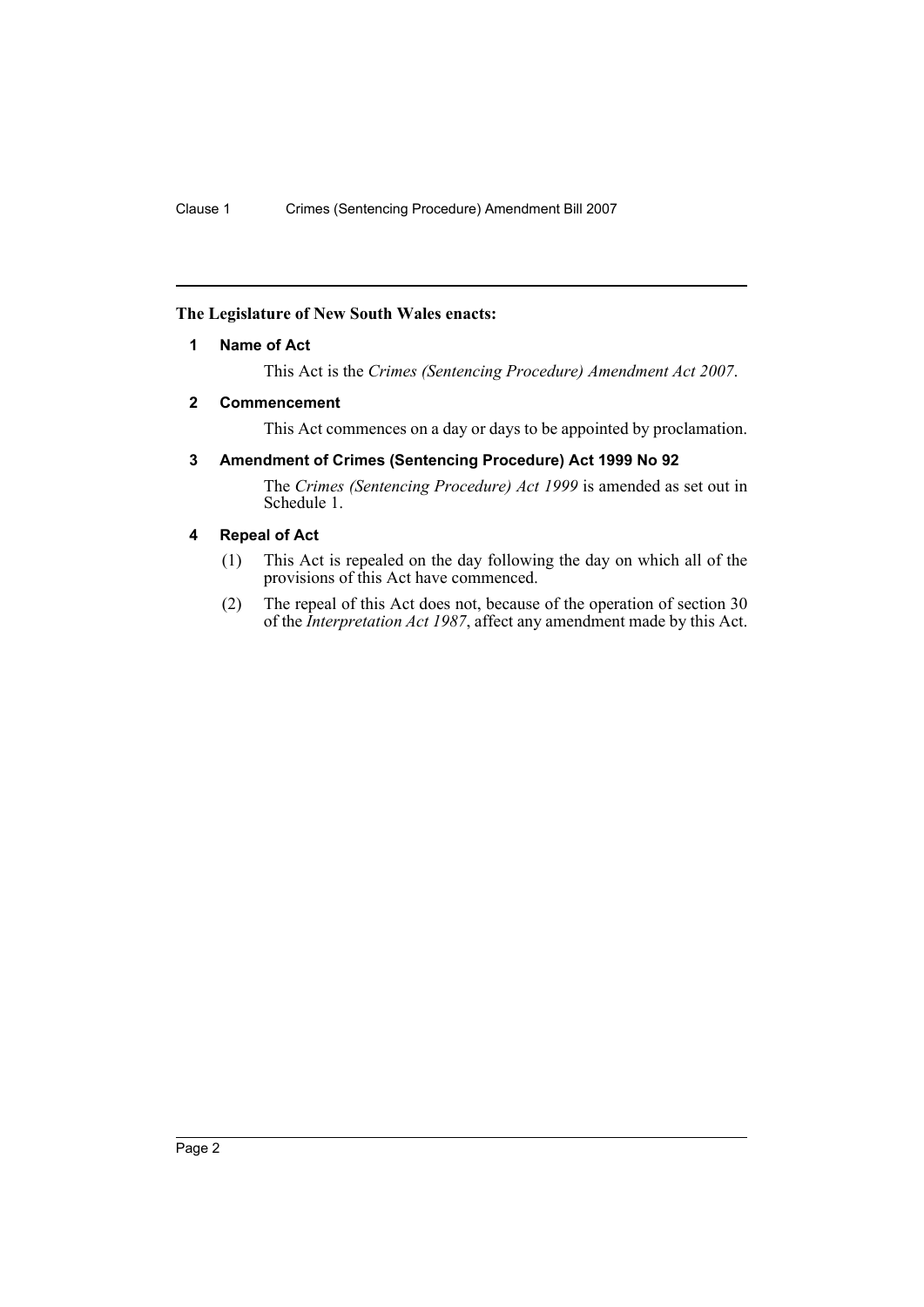Amendments **Amendments** Schedule 1

# <span id="page-3-0"></span>**Schedule 1 Amendments**

(Section 3)

# **[1] Section 21A Aggravating, mitigating and other factors in sentencing**

Insert after section 21A (2) (c):

- (ca) the offence involved the actual or threatened use of explosives or a chemical or biological agent,
- (cb) the offence involved the offender causing the victim to take, inhale or be affected by a narcotic drug, alcohol or any other intoxicating substance,

# **[2] Section 21A (2) (d)**

Insert "(particularly if the offender is being sentenced for a serious personal violence offence and has a record of previous convictions for serious personal violence offences)" after "previous convictions".

# **[3] Section 21A (2) (ea) and (eb)**

Insert after section 21A (2) (e):

- (ea) the offence was committed in the presence of a child under 18 years of age,
- (eb) the offence was committed in the home of the victim or any other person,

# **[4] Section 21A (2) (ia) and (ib)**

Insert after section 21A (2) (i):

- (ia) the actions of the offender were a risk to national security (within the meaning of the *National Security Information (Criminal and Civil Proceedings) Act 2004* of the Commonwealth),
- (ib) the offence involved a grave risk of death to another person or persons,

# **[5] Section 21A (2) (o)**

Insert after section 21A (2) (n):

(o) the offence was committed for financial gain.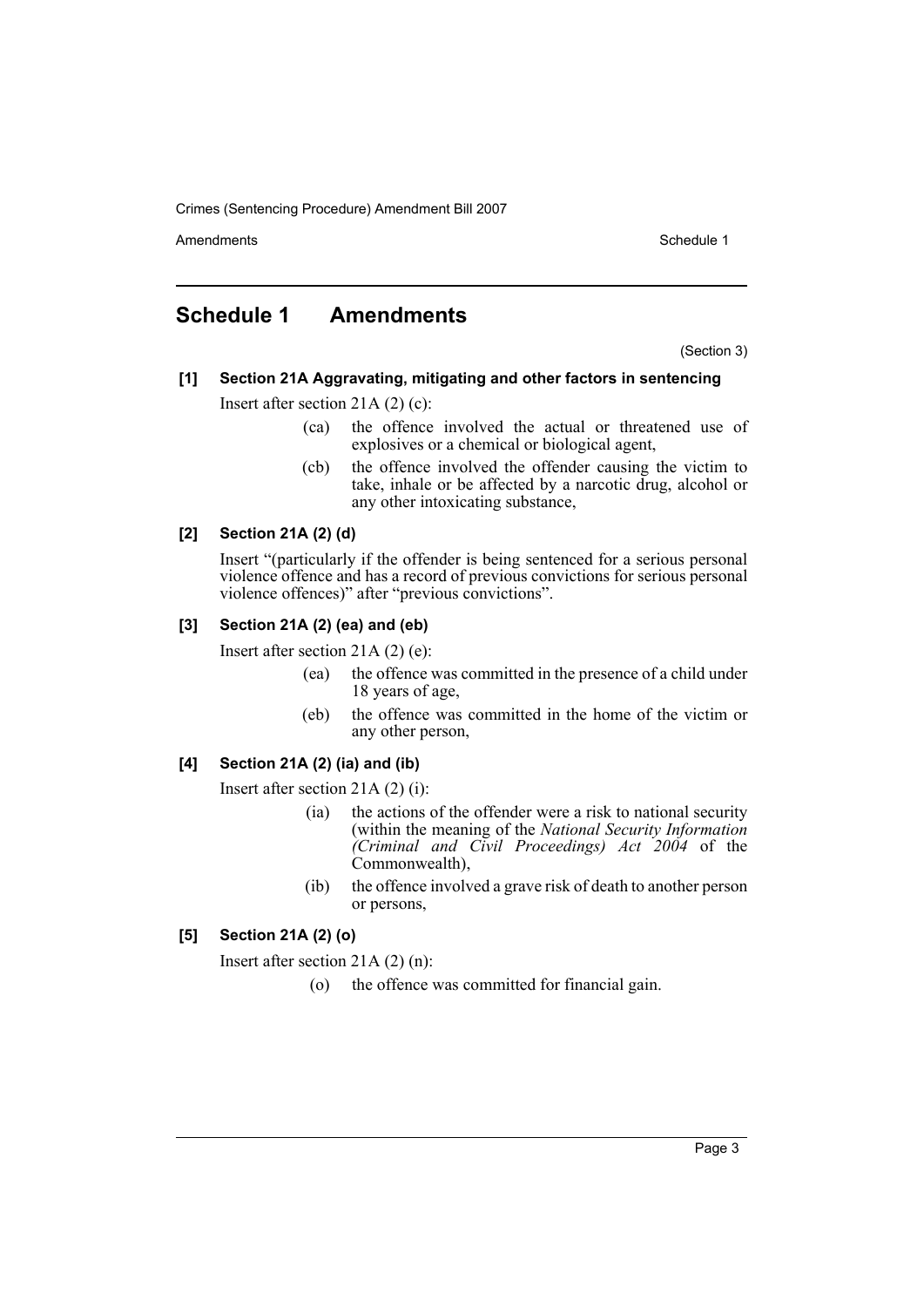Schedule 1 Amendments

# **[6] Section 21A (3) (i)**

Omit the paragraph. Insert instead:

- (i) the remorse shown by the offender for the offence, but only if:
	- (i) the offender has provided evidence that he or she has accepted responsibility for his or her actions, and
	- (ii) the offender has acknowledged any injury, loss or damage caused by his or her actions or made reparation for such injury, loss or damage (or both),

# **[7] Section 21A (6)**

Insert after section 21A (5):

(6) In this section:

*serious personal violence offence* means a personal violence offence (within the meaning of section 562A of the *Crimes Act 1900*) that is punishable by imprisonment for life or for a term of 5 years or more.

# **[8] Part 4, Division 1A, Table**

Insert after item 1A:

1B Murder—where the victim was a child under 18 years of age 25 years

# **[9] Part 4, Division 1A, Table**

Insert after item 4:

| 4A | Section 35 (1) of the Crimes Act 1900 (reckless<br>causing of grievous bodily harm in company) | 5 years |
|----|------------------------------------------------------------------------------------------------|---------|
| 4B | Section 35 (2) of the Crimes Act 1900 (reckless<br>causing of grievous bodily harm)            | 4 years |
| 4C | Section 35 (3) of the Crimes Act 1900 (reckless<br>wounding in company)                        | 4 years |
|    |                                                                                                |         |

4D Section 35 (4) of the *Crimes Act 1900* (reckless wounding) 3 years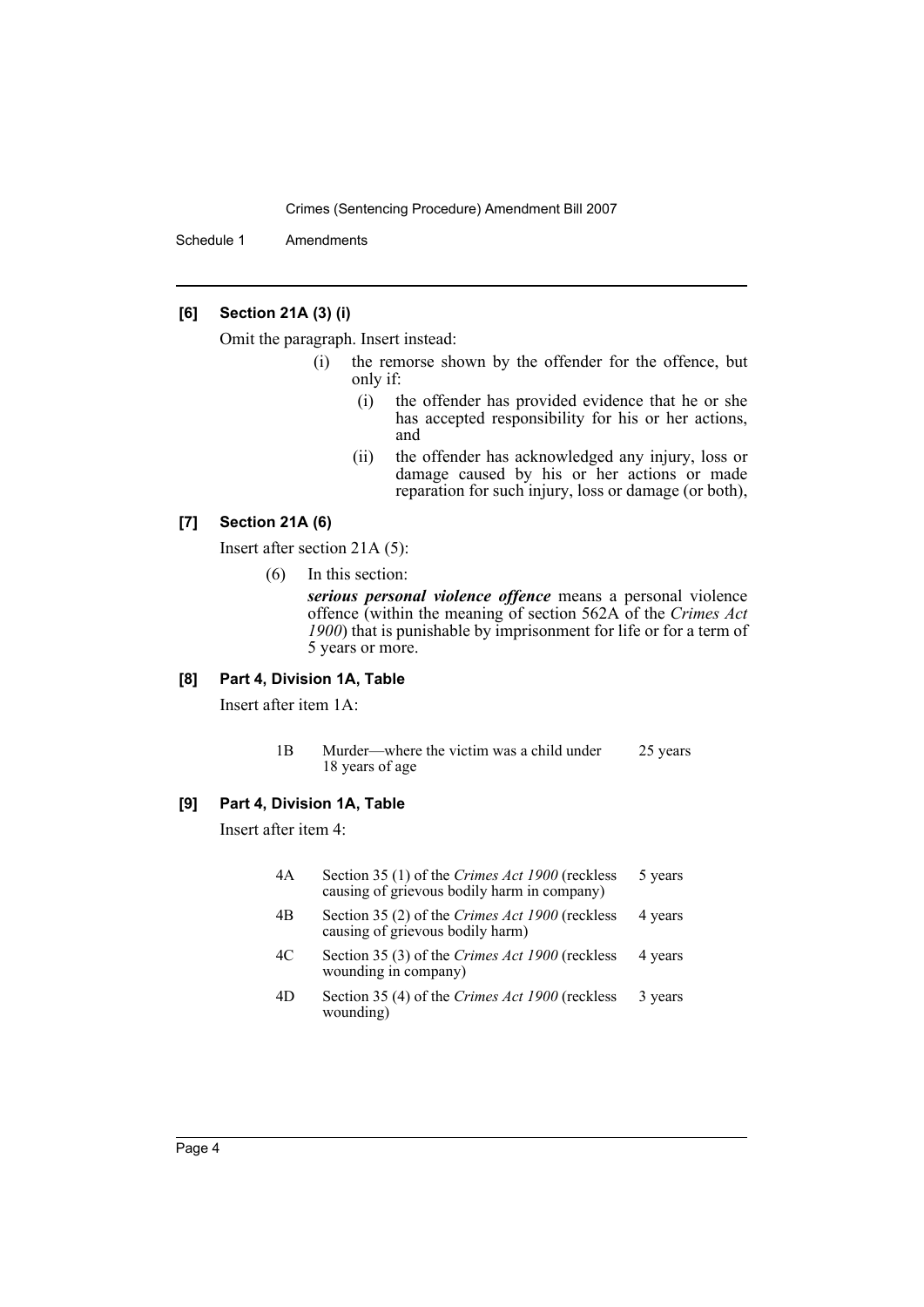Amendments **Schedule 1** and the set of the set of the set of the set of the set of the set of the set of the set of the set of the set of the set of the set of the set of the set of the set of the set of the set of the set

#### **[10] Part 4, Division 1A, Table**

Omit "5 years" from item 9B (the matter relating to section 61M (2) of the *Crimes Act 1900*).

Insert instead "8 years".

#### **[11] Part 4, Division 1A, Table**

Omit "car-jacking" wherever occurring in items 14 and 15.

Insert instead "taking motor vehicle or vessel with assault or with occupant on board".

# **[12] Part 4, Division 1A, Table**

Renumber item 15A as item 15B. Insert before that renumbered item:

# **[13] Part 4, Division 1A, Table**

Insert before item 16:

15C Section 23 (2) of the *Drug Misuse and Trafficking*  10 years *Act 1985* (cultivation, supply or possession of prohibited plants), being an offence that involves not less than the large commercial quantity (if any) specified for the prohibited plant concerned under that Act

# **[14] Part 4, Division 1A, Table**

Insert after item 20:

basis)

- 21 Section 51 (1A) or (2A) of the *Firearms Act 1996* 10 years (unauthorised sale of prohibited firearm or pistol) 22 Section 51B of the *Firearms Act 1996* (unauthorised sale of firearms on an ongoing 10 years
- 23 Section 51D (2) of the *Firearms Act 1996* (unauthorised possession of more than 3 firearms any one of which is a prohibited firearm or pistol) 10 years

<sup>15</sup>A Section 154G of the *Crimes Act 1900* (organised 4 years car or boat rebirthing activities)